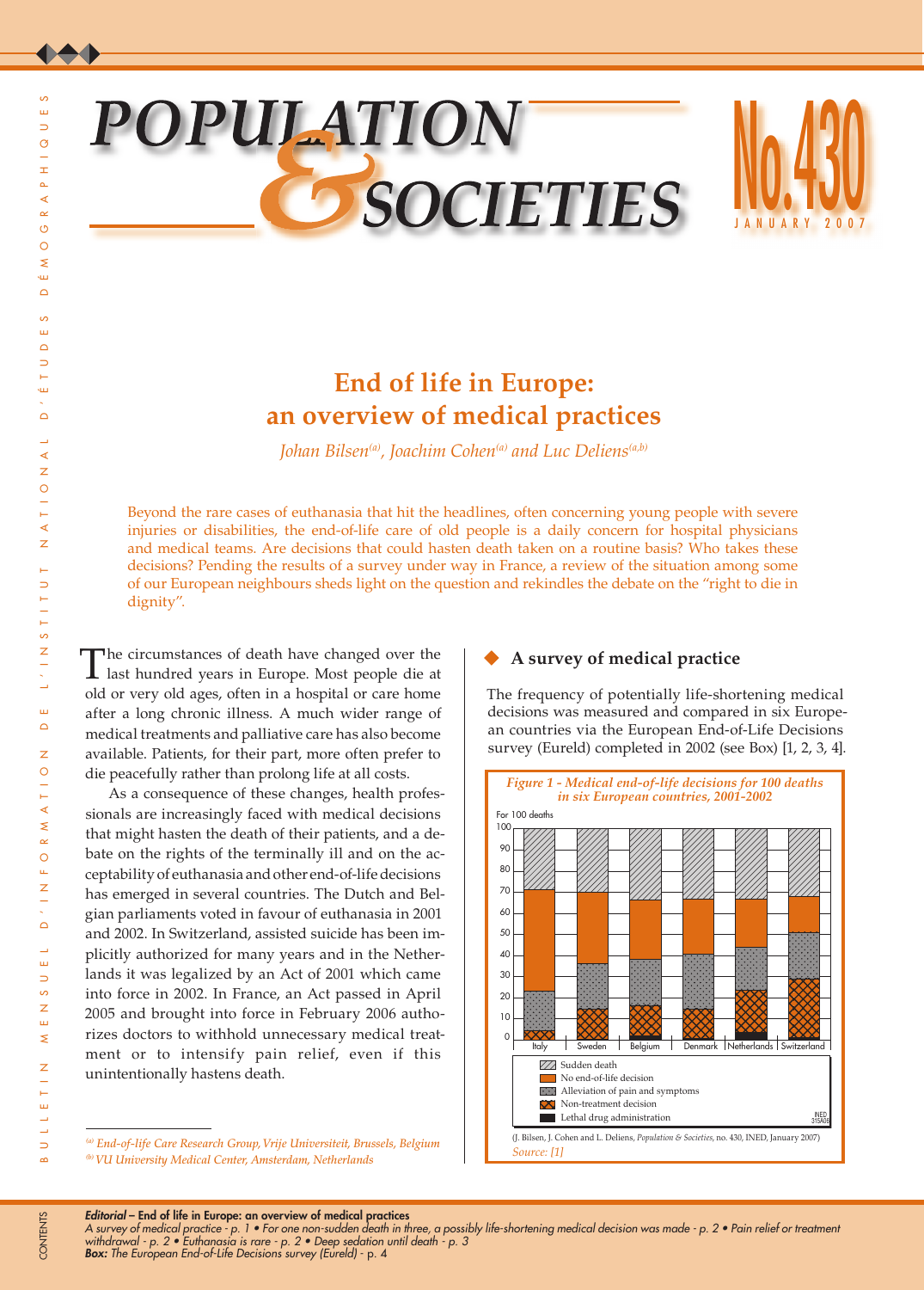The survey involved selecting a sample of deaths, identifying for each one the physician who filled in the death certificate, and sending him/her a questionnaire on the medical decisions taken preceding the end of life. The survey took place simultaneously in six European countries: Belgium, Denmark, Italy, the Netherlands, Sweden and Switzerland. A total of 20,480 deaths were studied and the physicians' response rate varied from 44% in Italy, to around 60% in Belgium, Denmark, Sweden and Switzerland, and 75% in the Netherlands.

# **For one non-sudden death in three, a possibly life-shortening medical decision was made**

In all countries, around one-third of deaths occur suddenly and unexpectedly, excluding any end-of-life decision (Figure 1). In one-third to two-thirds of other cases, death is preceded by one or more end-of-life decisions liable to hasten the patient's death. This represents between one-quarter and a half of all deaths (23% in Italy, 51% in Switzerland). These end-of-life decisions primarily concern possibly life-shortening alleviation of pain and symptoms (19% of all deaths in Italy, 26% in Denmark). Next come decisions to withhold or withdraw treatment. These are rare in Italy (4% of deaths), but quite frequent elsewhere: around 14% of deaths in Sweden, Denmark and Belgium, 20% in the Netherlands and 28% in Switzerland. Last, physicianassisted death, with the administration of a drug explicitly intended to hasten the patient's death, is much less frequent, although it exists in all countries: according to the physicians' statements, it represents 0.1% of deaths in Italy, 1.8% in Belgium and 3.4% in the Netherlands, even though these latter two countries had not yet legalized euthanasia at the time of the survey.

#### **Pain relief or treatment withdrawal**

When physicians prescribe a treatment to alleviate pain or reduce symptoms, they generally do not intend to shorten life, but they know that such a risk exists. In a minority of cases, however (from 0.4% of all deaths in Sweden to 2.9% in Belgium), it is prescribed partly with the intention of hastening the patient's death. The painkillers administered are generally opioids (from 76% of cases in Italy, to 96% in the Netherlands), most commonly strong opioids, though their type and their mode of administration vary considerably from one country to another. The doses administered in the last 24 hours of life also vary, but are generally below 300 mg of morphine oral equivalent (from 83% of cases of opioid administration in Belgium to 93% in Sweden).

The other end-of-life decisions generally involve withdrawing or withholding treatment that might



otherwise prolong life. This type of decision is more frequently made with an explicit intention to hasten death (from 2% of deaths in Italy to 21% in Switzerland) than only taking into account a possible life-shortening effect (from 2% in Italy to 7% in Switzerland). Among non-treatment decisions, the withdrawal of a medication or of hydration and nutrition is most frequent (from 62% of all decisions not to treat in Belgium to 71% in Italy) (Figure 2). Non-treatment decisions are more often discussed with the patients or their family in the Netherlands (95%), in Belgium (85%) and in Switzerland (82%) than in Denmark (72%), Sweden (69%) or Italy (68%).

## **Euthanasia is rare**

Physician-assisted deaths are reported in all six countries. The physicians reported euthanasia for almost 3% of deaths in the Netherlands, but never in Sweden (Figure 3). Rare cases of physician-assisted suicide were reported in the Netherlands (0.2% of all deaths), though they are more frequent in Switzerland (0.4%), where the persons concerned are often accompanied by an association for the "right to die with dignity". Assisted suicides are very rare in Belgium and Denmark, and no cases were reported in Sweden or Italy. In each country except the Netherlands, lethal drugs are used in the majority of cases without the patient's explicit request; in Belgium, such physician-assisted deaths are five times more frequent than those following an explicit request.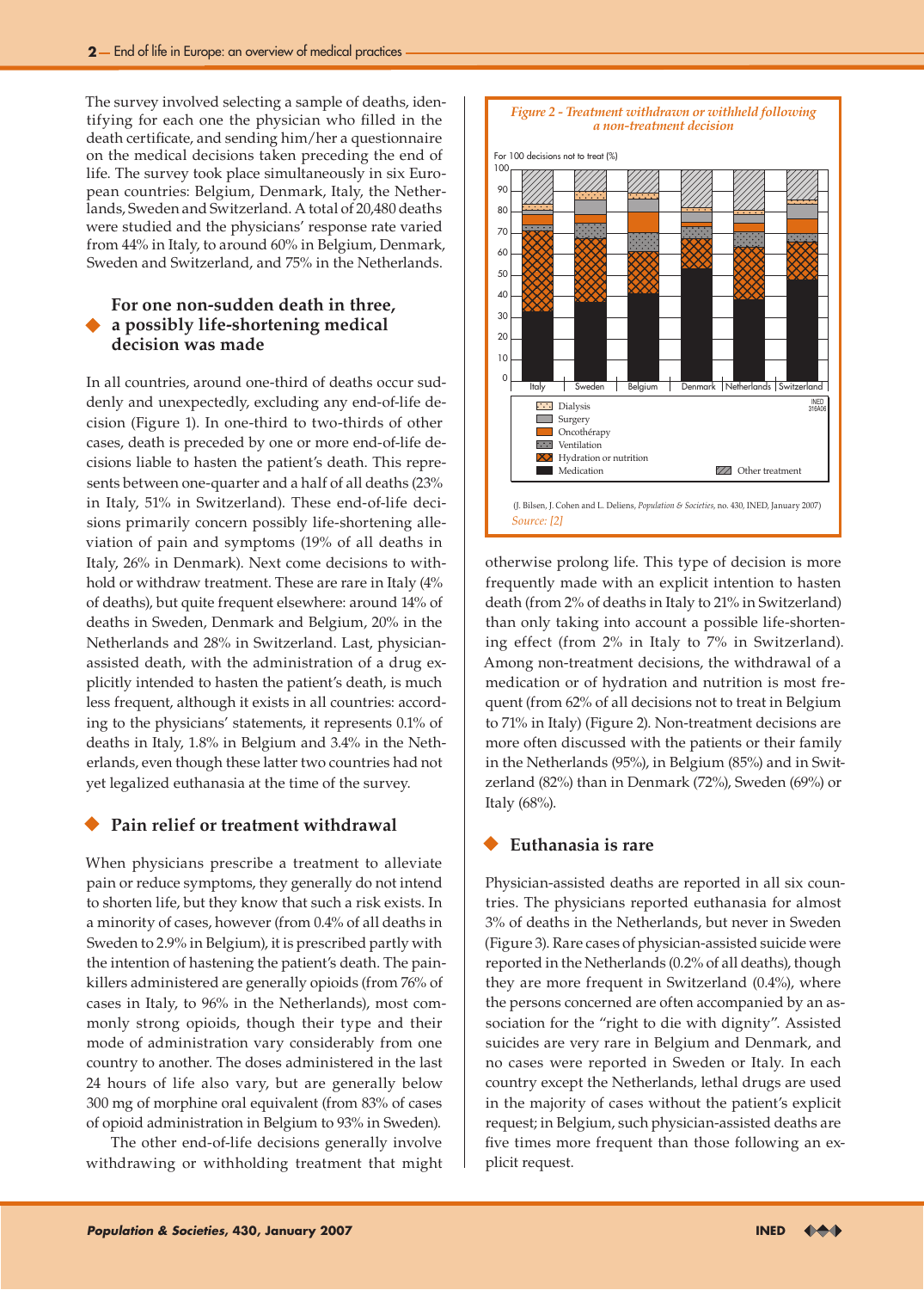Among physician-assisted deaths, from 6% (Netherlands) to 49% (Belgium) are not discussed with the patient, generally because he/she is no longer conscious when the decision is taken. The physician more frequently consults the family, though in around 20% of cases in Switzerland, Denmark and Italy, and around 30% of cases in Sweden, this is not the case. Discussions with other health professionals are less frequent in Switzerland (63%), Denmark (68%) and Sweden (71%) than in the other countries, where they take place in at least four cases out of five.

### **Deep sedation until death**

In all countries, independently of any stated intention to hasten death, drugs such as barbiturates or benzodiazepines are used to maintain patients under deep sedation, or in a coma, until death. Continuous deep sedation is most widely practiced in Italy and Belgium, where it concerns 8.5% and 8.2% of deaths respectively (Figure 4). The lowest frequencies are recorded in Denmark (2.5%) and Sweden (3.2%). In a proportion ranging from 1.6% of deaths (Denmark) to 3.2% (Belgium), deep sedation is accompanied by withdrawal of artificial nutrition and hydration. This is sometimes referred to as "terminal sedation" as it usually leads rapidly to death. Men, cancer patients, young people and persons dying in hospital are more likely than others to be placed under continuous deep sedation.

All in all, medical end-of-life decisions which certainly or possibly hasten death are quite common in the six countries studied, where they concern one-third to two-thirds of all non-sudden deaths. With the exception of Italy, between 15 and 30% of such decisions are taken with the explicit intention of terminating the patient's life. Yet they are not always taken and executed in an appropriate manner. For example, even when the intention to hasten a patient's death is explicit, the patient or family members are not always involved in the decision-making process, and the other carers are not always consulted.

\* \* \*

Though the administration of potentially life-shortening drugs represents only a minority of medical endof-life decisions, the pharmacalogical requirements of good clinical practice are not always respected. In all countries, the directives for effective alleviation of suffering are applied incorrectly; the doses of opiods administered are often too low for example.

Last, we know little about the precautions taken when making medical end-of-life decisions. For example, the practice of continuous deep sedation may be



*Figure 4 - Frequency of deep sedation until death*



viewed by some practitioners as an alternative to terminating life with lethal drugs, but without the associated legal complications, especially when nutrition and hydration have been withdrawn.

There is no doubt that practices could be improved, especially in countries without any legal framework for such decisions. To improve the quality of end-of-life care and the way it is provided, a large body of data is needed to provide a solid foundation for this difficult decision-making process. Let us hope that this type of study will be extended to other countries in the near future, notably to France, where a new law came into force in February 2006 despite inadequate knowledge of existing practices in this area. J.